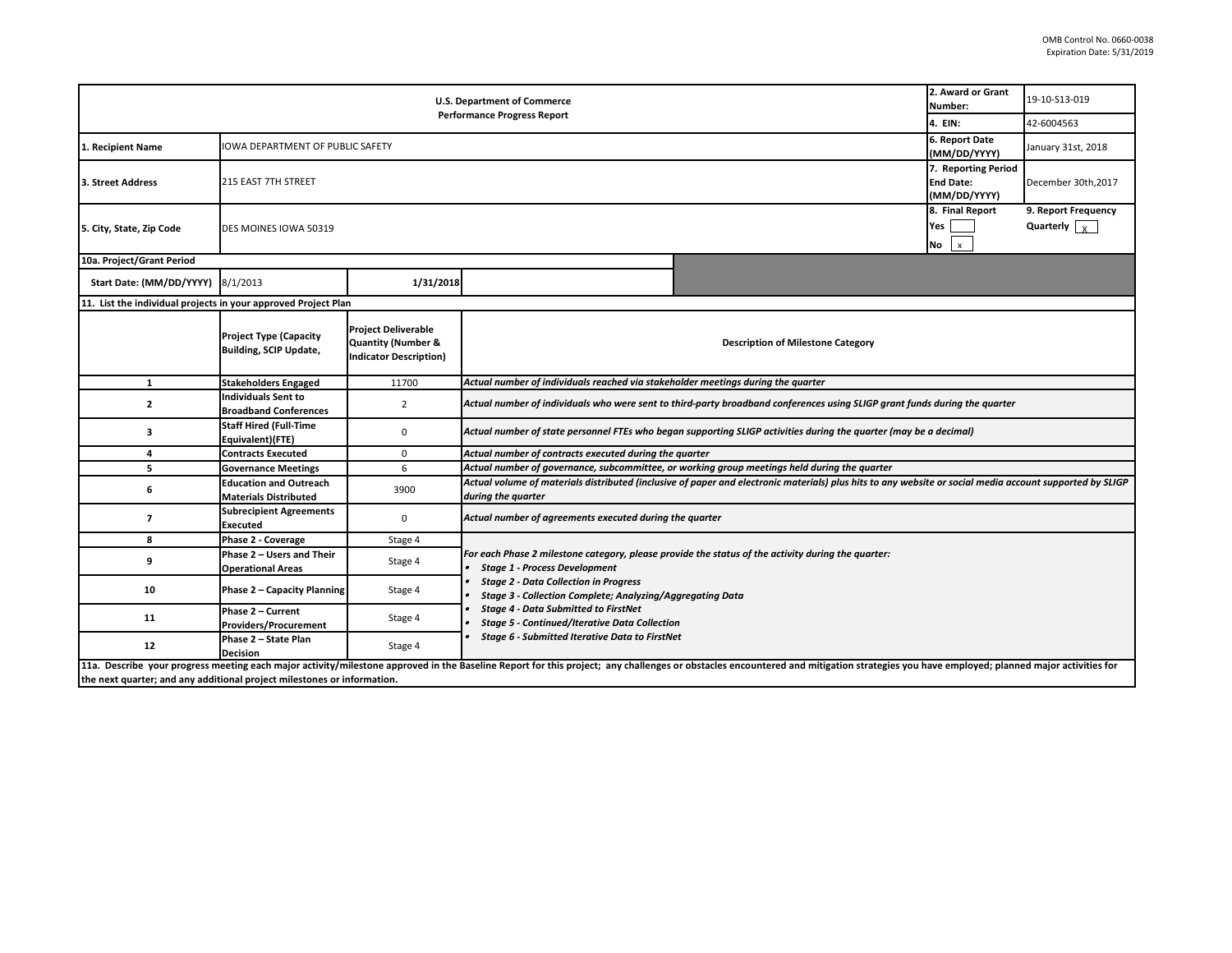| <b>INEWSIELLEIS - 6 SEIN 10 OVER 3500 CONTACTS</b>                                           |
|----------------------------------------------------------------------------------------------|
| Website – over 200 views per week (Google Analytics)                                         |
| Social Media-                                                                                |
| Facebook – average about 1 post/day to 322 Followers                                         |
| Twitter - 601 Tweets - 158 Followers                                                         |
| - Average 3 to 4 tweets or retweets per day                                                  |
| LinkedIn - 13 followers - page created in                                                    |
| - Average at least one post per week                                                         |
| YouTube – 6 posts as part of ISICS Board Meetings – average 60 views per video               |
| 1 - FirstNet outreach summit 11/30 - over 200 views across 4 videos                          |
| o Approximately 60 people attended                                                           |
| o Meeting was streamed via internet to remote audiences                                      |
| FirstNet Weekly Update - posted to website and social media channels each week               |
| Handouts - 100 per/month we carry a minimum of 40 each of 5 different versions to each event |
| 2 people sent to iowa league of cities and Iowa EMS association conferences                  |
|                                                                                              |
|                                                                                              |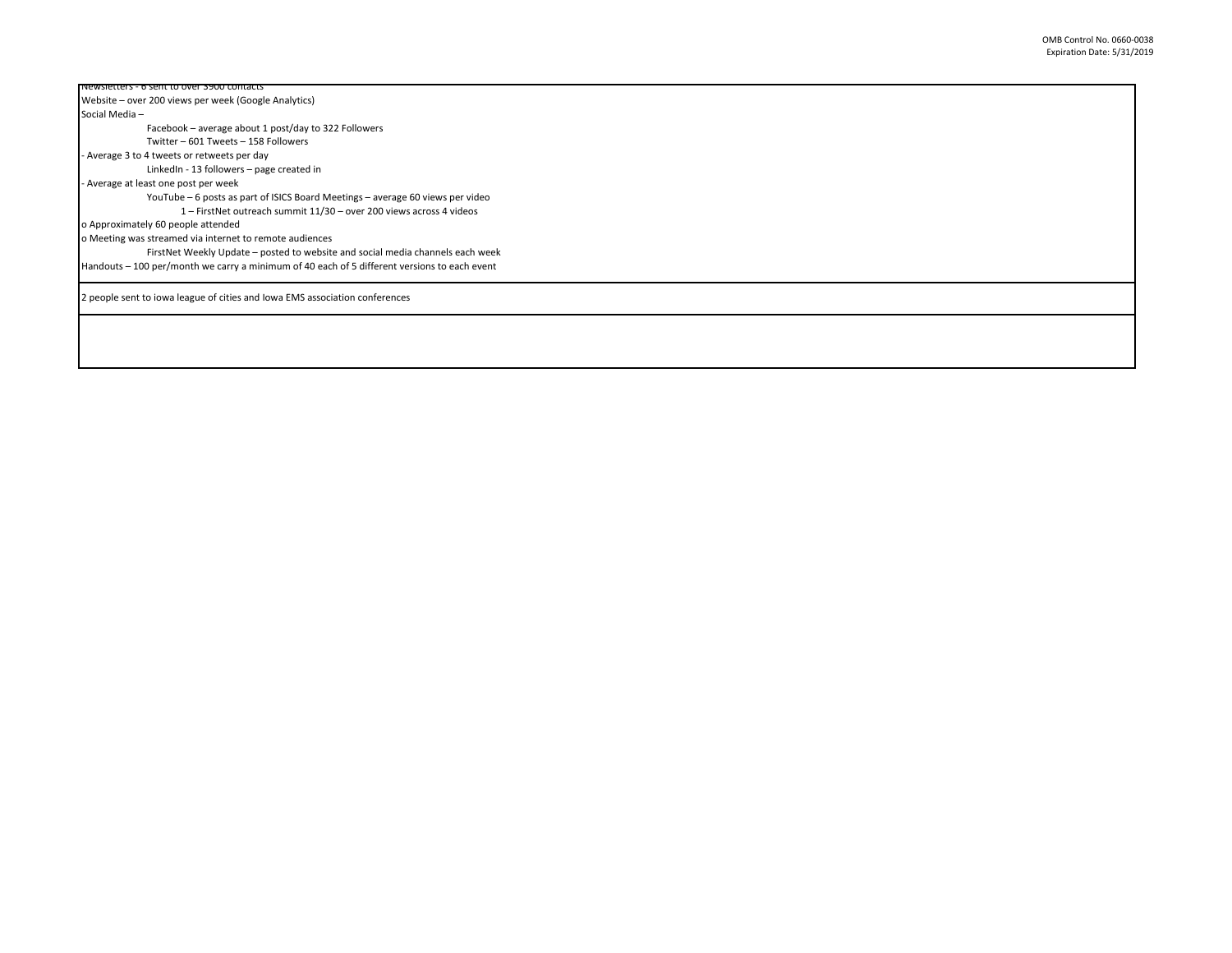**11c. Provide any other information that would be useful to NTIA as it assesses this project's progress.** 

**11d. Describe any success stories or best practices you have identified. Please be as specific as possible.**

Our outreach on twitter and facebook have increased.

**12. Personnel** 

**12a. If the project is not fully staffed, describe how any lack of staffing may impact the project's time line and when the project will be fully staffed.**

| 12b. Staffing Table - Please include all staff that have contributed time to the project. Please do not remove individuals from this table. |                         |                            |                                                        |                      |                                      |                   |                 |                                         |                                          |
|---------------------------------------------------------------------------------------------------------------------------------------------|-------------------------|----------------------------|--------------------------------------------------------|----------------------|--------------------------------------|-------------------|-----------------|-----------------------------------------|------------------------------------------|
| Job Title                                                                                                                                   | FTE%                    |                            | Project (s) Assigned                                   |                      |                                      |                   |                 |                                         | Change                                   |
| Bureau Chief DPS Comm Lt                                                                                                                    |                         |                            |                                                        |                      |                                      |                   |                 |                                         |                                          |
| lampe position no change title                                                                                                              |                         |                            | 50% of wages paid by SLIGP funds for SLIGP activities  |                      |                                      |                   |                 |                                         |                                          |
| only                                                                                                                                        | 50%                     |                            |                                                        |                      |                                      |                   |                 |                                         |                                          |
| <b>Administrative Assistant</b>                                                                                                             | 100%                    |                            | 100% of wages paid by SLIGP funds for SLIGP activities |                      |                                      |                   |                 |                                         |                                          |
| ICN Employee Deputy SWIC                                                                                                                    | 100%                    |                            | 100% of wages paid by SLIGP funds for SLIGP activities |                      |                                      |                   |                 |                                         |                                          |
| ICN employee                                                                                                                                | 100%                    |                            | Billed monthly on hours dedicated to SLIGP acitivites  |                      |                                      |                   |                 |                                         | yes discontinued                         |
| ICN employee                                                                                                                                | 100%                    |                            | billed monthly on hours dedicated to SLIGP acitivites  |                      |                                      |                   |                 |                                         | yes discontinued                         |
| 13. Subcontracts (Vendors and/or Subrecipients)                                                                                             |                         |                            |                                                        |                      |                                      |                   |                 |                                         |                                          |
| 13a. Subcontracts Table - Include all subcontractors. The totals from this table must equal the "Subcontracts Total" in Question 14f.       |                         |                            |                                                        |                      |                                      |                   |                 |                                         |                                          |
| Name                                                                                                                                        |                         | <b>Subcontract Purpose</b> | Type<br>(Vendor/Subrec.)                               | RFP/RFQ Issued (Y/N) | Contract<br><b>Executed</b><br>(Y/N) | <b>Start Date</b> | <b>End Date</b> | <b>Total Federal Funds</b><br>Allocated | <b>Total Matching Funds</b><br>Allocated |
| <b>Federal Engineering</b>                                                                                                                  | <b>SLIGP ACTIVITIES</b> |                            | <b>VENDOR</b>                                          | N                    | ٧                                    | 8/1/2013          | 3/1/2016        | \$71,781.00                             |                                          |
| Connect Iowa                                                                                                                                | <b>SLIGP ACTIVITIES</b> |                            | <b>VENDOR</b>                                          |                      | Y                                    | 8/1/2014          | 8/1/2017        | \$182,651.00                            |                                          |
| Unknown Vendor                                                                                                                              | Phase 2                 |                            | <b>VENDOR</b>                                          | N                    | Ν                                    |                   |                 | \$678,504.00                            |                                          |
| <b>Federal Engineering</b>                                                                                                                  | <b>SLIGP ACTIVITIES</b> |                            | <b>VENDOR</b>                                          | N                    | $\checkmark$                         | 4/7/2014          | 4/1/2017        | \$162,000.00                            |                                          |
| <b>RICOH</b>                                                                                                                                | <b>COPIER LEASE</b>     |                            | <b>VENDOR</b>                                          | N                    |                                      | 11/1/2013         | 10/31/2016      | \$8,640.00                              |                                          |
| 13b. Describe any challenges encountered with vendors and/or subrecipients.                                                                 |                         |                            |                                                        |                      |                                      |                   |                 |                                         |                                          |
| New copier lease for 3 years signed. Small increase.                                                                                        |                         |                            |                                                        |                      |                                      |                   |                 |                                         |                                          |